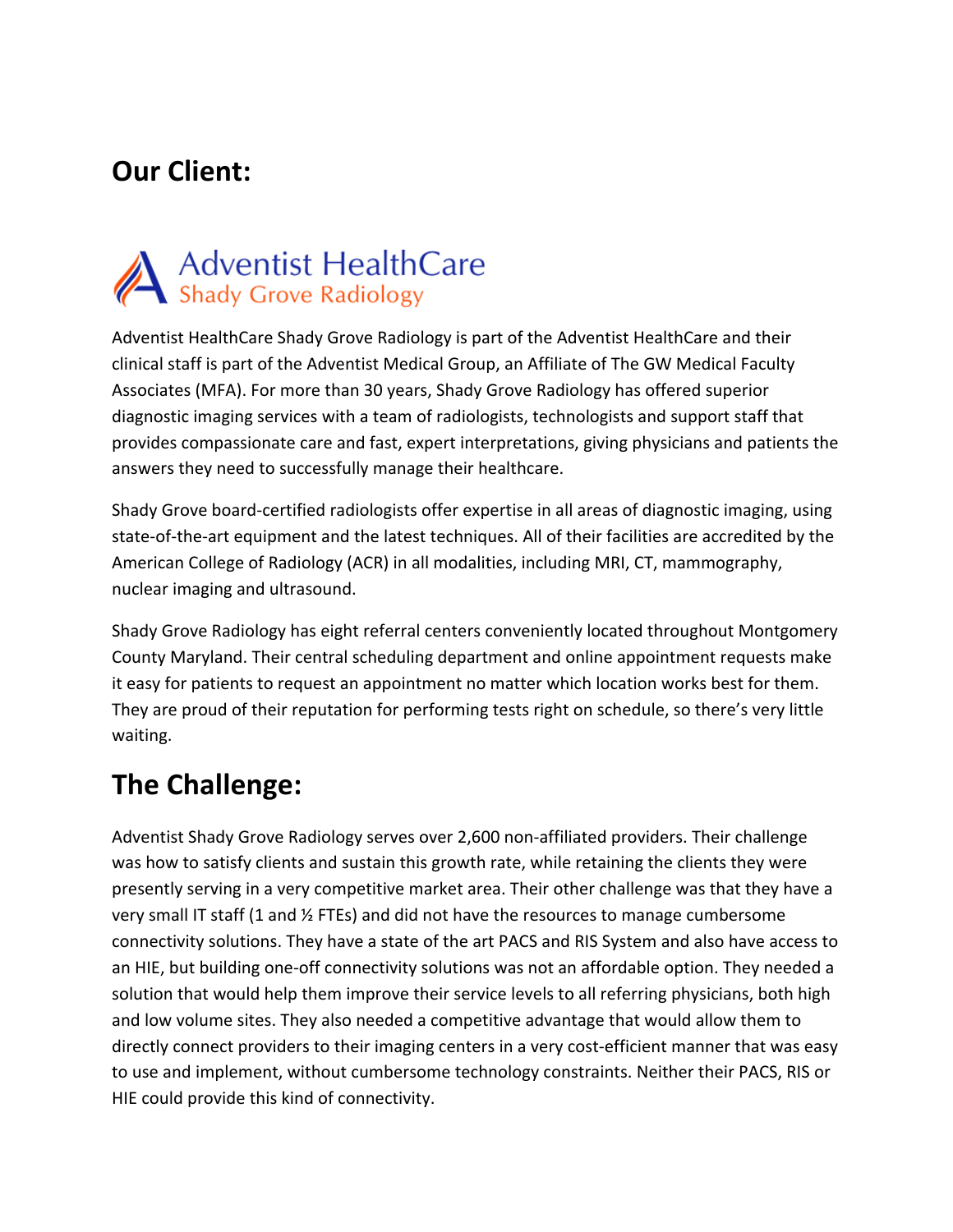## **The Solution:**

According to Denise Kramer, Physician Liaison at Adventist Shady Grove, they were looking for a solution that would help them maintain their focus of helping physicians improve their delivery of care by getting them the reports and images they need, in a timely manner, to improve patient outcomes. Denise commented that several of their providers are solo practitioners and they looked to Shady Grove to be their IT resource, as well as providing them with easy to use technology.

"We investigated several solutions and finally saw a demo of DigitalOne's technology. We selected their connectivity tool kit because of its simplicity of use, straightforward approach and most of all – because it works!" -- Denise Kramer, Physician Liaison at Adventist Shady Grove.

## **The Results:**

"DigitalOne allows us to provide multiple connectivity solutions to our physician clients. Our clients can choose between a very low-cost EMR integration solution that allows results to be directly delivered to their office EMR, or a no-cost, desktop delivery solution that provides our doctors with the ability to import results into their EMRs. About 25 percent of our 2,600 referring physicians' imaging results now go directly to their EMRs. Our clients love the easy to use DigitalOne technology; it helps them practice the way they want to practice and its patient centricity helps them focus on improving care," Ms. Kramer explained.

"DigitalOne's connectivity solutions have not only helped us increase our referrals by 40 percent between 2014 and 2016, but they has also played a major role in assisting us retain our clients by providing them with a reliable connectivity service that is cost-efficient, easy-to-use, quick to implement and works from day one. In fact, the connectivity technology has helped us bring on new providers who were previously referring to our competition, but are now referring exclusively to us. One provider who was not referring to Shady Grove is now referring over 1,000 studies annually due to our connectivity," Ms. Kramer commented.

"The technology can be used with any EMR to provide better, easier-to-use connectivity for our clients. Through DigitalOne's bi-directional connectivity, it's been possible to further change the referral patterns for sites which were initially connected with results delivery only. We have experienced a 10-14 percent increase in referrals on average when turning on the order interface in addition to results. We are receiving approximately 10,000 studies annually from 149 Practice Fusion providers connected through the interface," Ms. Kramer added.